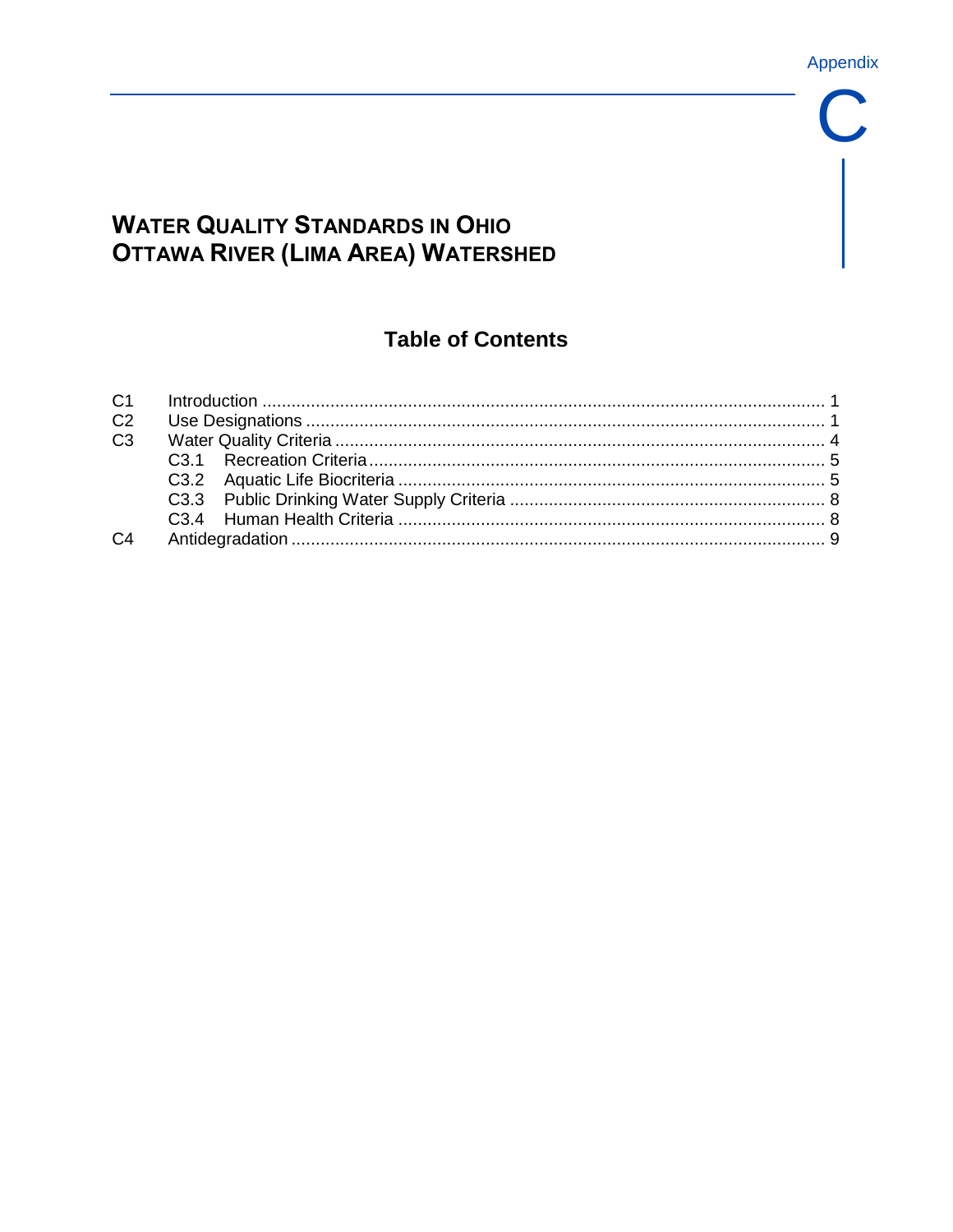## **C1 Introduction**

TMDLs are developed as a step towards achieving water quality standards (WQS) in waters where the standards are not being met. The purpose of WQS is to protect public health and wellbeing and ensure that public water resources can be utilized to their full potential.

The basis of water quality standards across the United States is the Clean Water Act (CWA). This legislation was passed by Congress in 1972 with the intent to address the growing need to restore and protect the country's deteriorated water resources. Its objective is to restore the quality of the nation's waters in terms of chemical, physical and biological integrity, ultimately protecting for recreation and the propagation of fish, shellfish, and wildlife.

Under the CWA, authority is extended to all states and tribal nations to develop their own set of WQS, which must be as protective of the use as the federal standards. Ohio has developed WQS that are consistent with the CWA.

WQS are made up of three basic parts: beneficial uses, water quality criteria, and antidegradation. Water resources are assigned beneficial **use designations** which reflect the kinds of activities or conditions that the waters can reasonably be expected to support. Examples include public water supplies, recreation, and supporting fish and other aquatic organisms. **Water quality criteria** are the "measuring stick" used to determine if each of the use designations are being met. When the criteria are violated there is impairment of the use. **Antidegradation** serves to restrict further degradation of water quality from current conditions.

## **C2 Use Designations**

In Ohio the uses of surface waters are divided into three broad categories which deal with supply, recreation, and the support of aquatic life. Supply uses deal with direct human consumption of water, livestock watering, crop irrigation, or water use in some industrial or other process. For supply uses, the water resource is evaluated in terms of its chemical quality and the presence of microbial organisms. Recreation uses deal with the safety of the water for human contact where incidental ingestion may occur and/or direct contact with the skin, eyes, or other body parts. The presence of harmful microbes is the basis for evaluation. Aquatic life uses require taking a broader view of the water resource where not only water chemistry is relevant but also the physical nature of the system itself, namely the stream's habitat features and flow regime. Table C-1 lists each of Ohio's beneficial use designations and describes the defining features of the use category and a general assessment of the implications to its associated water quality criteria.

As conditions or circumstances change, sometimes it is appropriate to change a use designation. Examples might include a stream that recovers from past channelization and regains habitat suitable for a healthier aquatic community or streams that increase in the frequency of recreation use due to new boating opportunities. Determining the appropriate use designations for a water body uses a process called a use attainability analysis (UAA), which is based on the best information available. The factors to be considered include the physical, chemical, biological, and economic use removal criteria described in EPA's water quality standards regulation (40 CFR 131.10).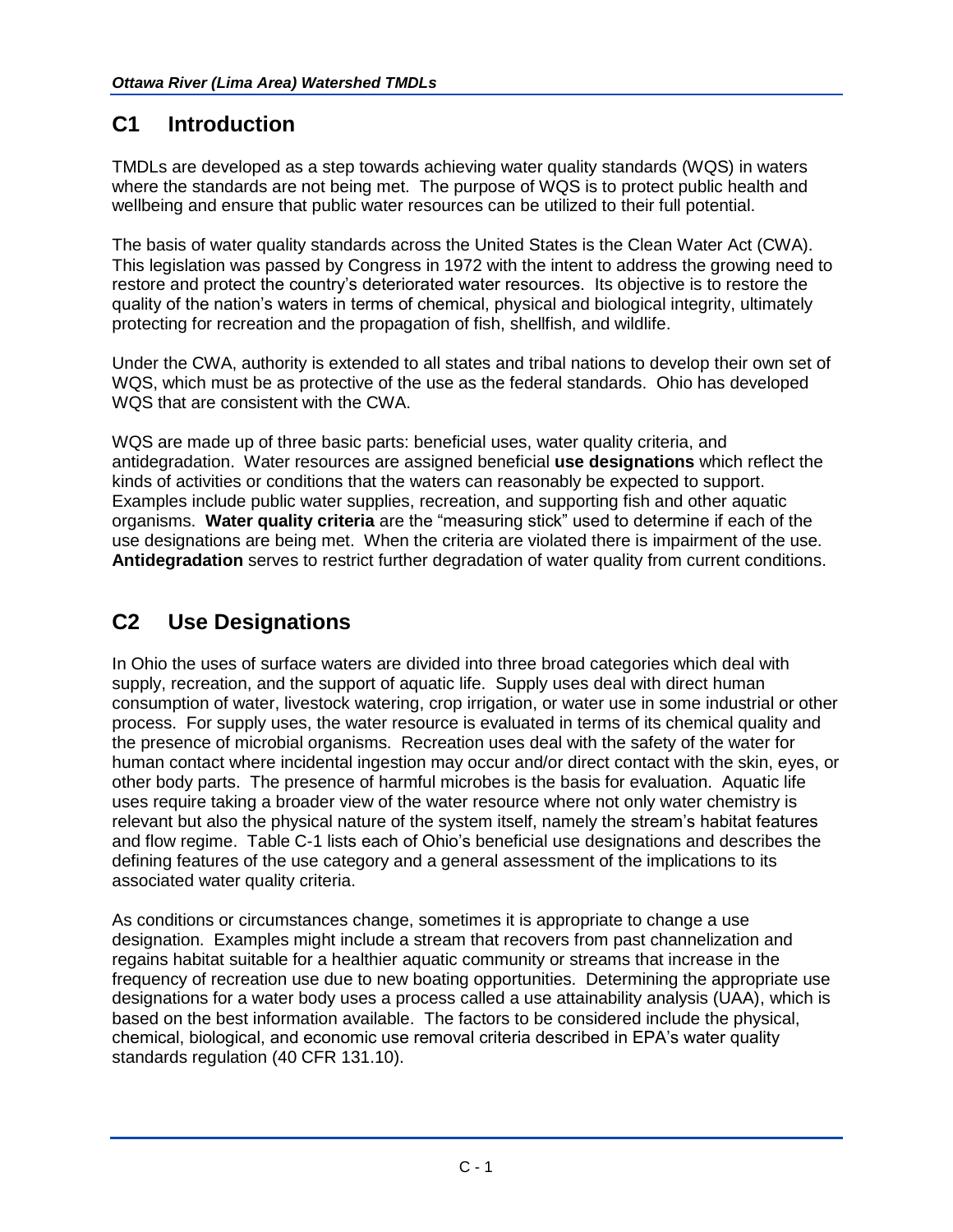#### *Ottawa River (Lima Area) Watershed TMDLs*

Use designations for Ohio's water bodies are codified in the Ohio Administrative Code (OAC) 3745-07 through 3745-32. Changing a use designation requires a rulemaking procedure which includes an opportunity for public review of the proposed action.

| <b>Beneficial Use</b><br><b>Designation</b>                                         | <b>Key Attributes</b><br>(or Why a Water Would be<br><b>Designated the Beneficial Use)</b>                                                                                    | <b>Practical Impacts</b>                                                                                                                                             |  |  |
|-------------------------------------------------------------------------------------|-------------------------------------------------------------------------------------------------------------------------------------------------------------------------------|----------------------------------------------------------------------------------------------------------------------------------------------------------------------|--|--|
|                                                                                     | Designations for the Protection of Aquatic Life Uses<br>(see Figure C-1 for distribution of use designations in Ohio)                                                         |                                                                                                                                                                      |  |  |
| Coldwater habitat<br>- Subcategories<br>- inland trout<br>streams<br>- native fauna | Native cold water or cool water<br>species; put-and-take trout<br>stocking                                                                                                    | More stringent ammonia, cyanide, dissolved<br>oxygen, phenol, pH, silver, and temperature<br>criteria; may result in additional wastewater<br>treatment requirements |  |  |
| Exceptional<br>warmwater habitat                                                    | Unique and diverse assemblage<br>of fish and invertebrates                                                                                                                    | More stringent temperature, dissolved<br>oxygen, and ammonia criteria; may result in<br>additional wastewater treatment<br>requirements                              |  |  |
| Seasonal salmonid<br>habitat                                                        | Supports lake run steelhead trout<br>fisheries                                                                                                                                | More stringent ammonia, cyanide, dissolved<br>oxygen, phenol, pH, silver, and<br>temperature; slightly more restrictive<br>chlorine disinfection practices           |  |  |
| Warmwater habitat                                                                   | Typical assemblages of fish and<br>invertebrates, similar to least<br>impacted reference conditions                                                                           | Baseline regulatory requirements in line<br>with Clean Water Act "fishable goal"<br>expectations                                                                     |  |  |
| Limited warmwater<br>habitat                                                        | Temporary designations based<br>on 1978 WQS and not subjected<br>to use attainability analysis; being<br>phased out                                                           | Exempt from TDS criteria and may also be<br>exempt from pH, iron and zinc criteria as<br>well                                                                        |  |  |
| Modified warmwater<br>habitat                                                       | Tolerant assemblages of fish and<br>macro-invertebrates, but<br>otherwise similar to WWH;<br>irretrievable condition precludes<br>complete recovery to reference<br>condition | Less restrictive requirements for dissolved<br>oxygen and ammonia; may result in less<br>restrictive wastewater treatment<br>requirements                            |  |  |
| Limited resource<br>waters                                                          | Fish and macroinvertebrates<br>severely limited by physical<br>habitat or other irretrievable<br>condition                                                                    | Less restrictive aquatic life criteria for<br>majority of pollutants; may result in less<br>restrictive wastewater treatment<br>requirements                         |  |  |
| Designations for the Protection of Recreational Activities                          |                                                                                                                                                                               |                                                                                                                                                                      |  |  |
| <b>Bathing waters</b>                                                               | Bathing beach with<br>lifeguards/bath house; greatest<br>potential exposure to bacteria                                                                                       | Lowest risk of swimmer's illness after<br>exposure; greater disinfection of wastewater                                                                               |  |  |
| Class A primary<br>contact recreation                                               | All lakes with publicly or privately<br>improved access points;<br>otherwise specifically designated<br>in rule                                                               | Relatively low risk of illness from normal<br>water recreation activities                                                                                            |  |  |

#### **Table C-1. Water use designations applied to water bodies throughout Ohio.**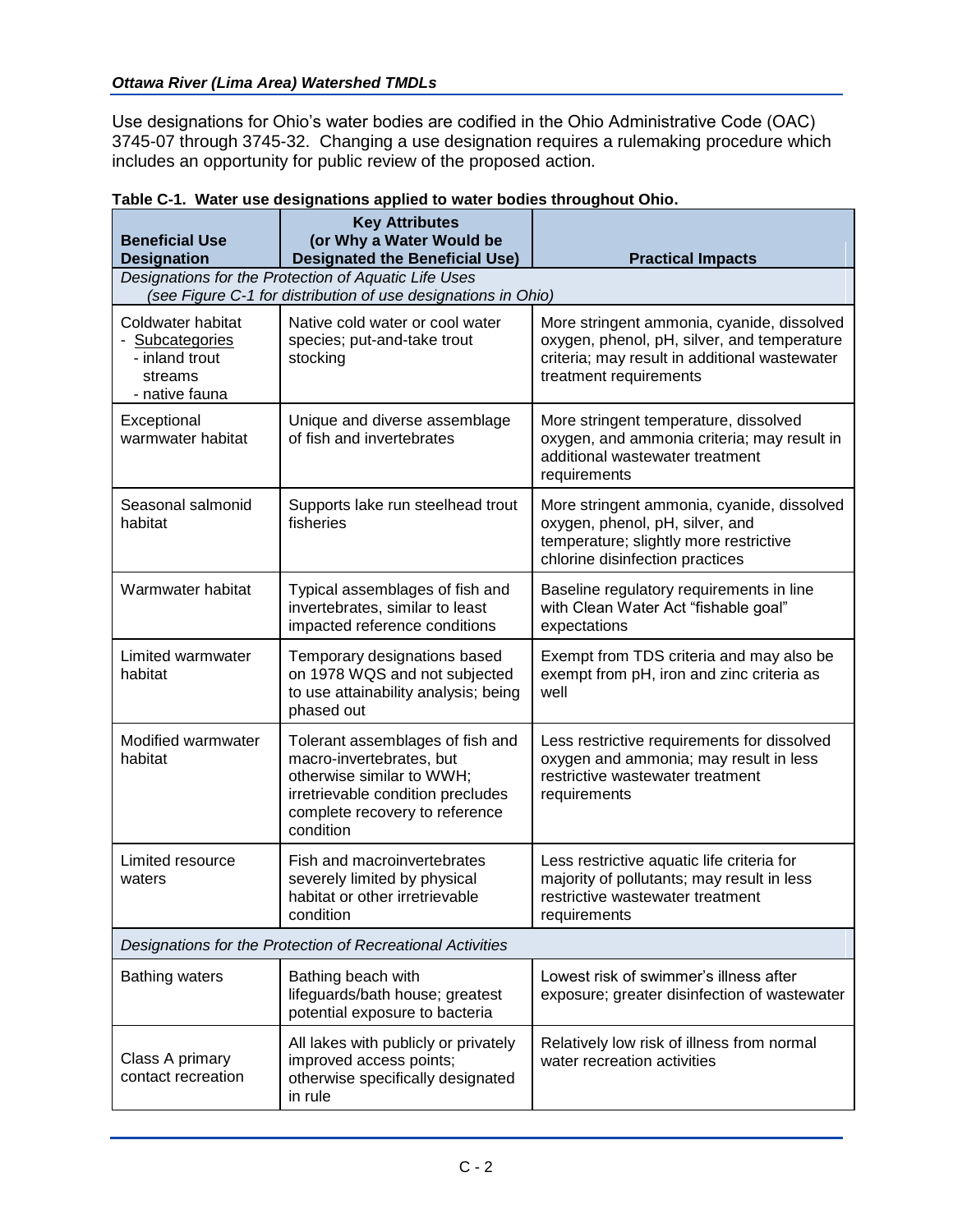| <b>Beneficial Use</b><br><b>Designation</b>       | <b>Key Attributes</b><br>(or Why a Water Would be<br><b>Designated the Beneficial Use)</b>                                                                                                                                                      | <b>Practical Impacts</b>                                                                                                                                                                                          |  |
|---------------------------------------------------|-------------------------------------------------------------------------------------------------------------------------------------------------------------------------------------------------------------------------------------------------|-------------------------------------------------------------------------------------------------------------------------------------------------------------------------------------------------------------------|--|
| Class B primary<br>contact recreation             | All waters of the state receive this<br>designation unless they meet the<br>criteria for other recreation uses                                                                                                                                  | Intermediate risk of illness from normal<br>water recreation activities                                                                                                                                           |  |
| Class C primary<br>contact recreation             | All historically channelized<br>waterways that have a drainage<br>area of less than 3.1 square<br>miles; otherwise specifically<br>designated in rule                                                                                           | Intermediate risk of illness from normal<br>water recreation activities                                                                                                                                           |  |
| Secondary contact<br>recreation                   | Water depth precludes full body<br>immersion; low proximity to<br>residential areas; lowest potential<br>exposure to bacteria                                                                                                                   | Greatest risk of swimmer's illness after<br>exposure; slightly less disinfection of<br>wastewater                                                                                                                 |  |
| Designations for the Protection of Water Supplies |                                                                                                                                                                                                                                                 |                                                                                                                                                                                                                   |  |
| Public water supply                               | All waters within 500 yards of all<br>public water supply surface water<br>intakes, all publicly owned lakes<br>and reservoirs, all privately<br>owned lakes and reservoirs used<br>as a drinking water source, all<br>emergency water supplies | Maintain or improve potable water supplies,<br>reduce water treatment costs; upstream<br>dischargers may face more stringent limits<br>in order to meet PWS criteria at point of<br>water withdrawal              |  |
| Agricultural water<br>supply                      | Water used, or potentially used,<br>for livestock watering and/or<br>irrigation                                                                                                                                                                 | Limited impact; as a practical matter other<br>standards are generally protective of this<br>use, except for a limited number of heavy<br>metals in unique situations                                             |  |
| Industrial water<br>supply                        | Water used for industrial<br>purposes                                                                                                                                                                                                           | No impact; no criteria contained in rule;<br>criteria may be established on case specific<br>basis but as a practical matter this has<br>never been needed because other<br>standards are protective of this use. |  |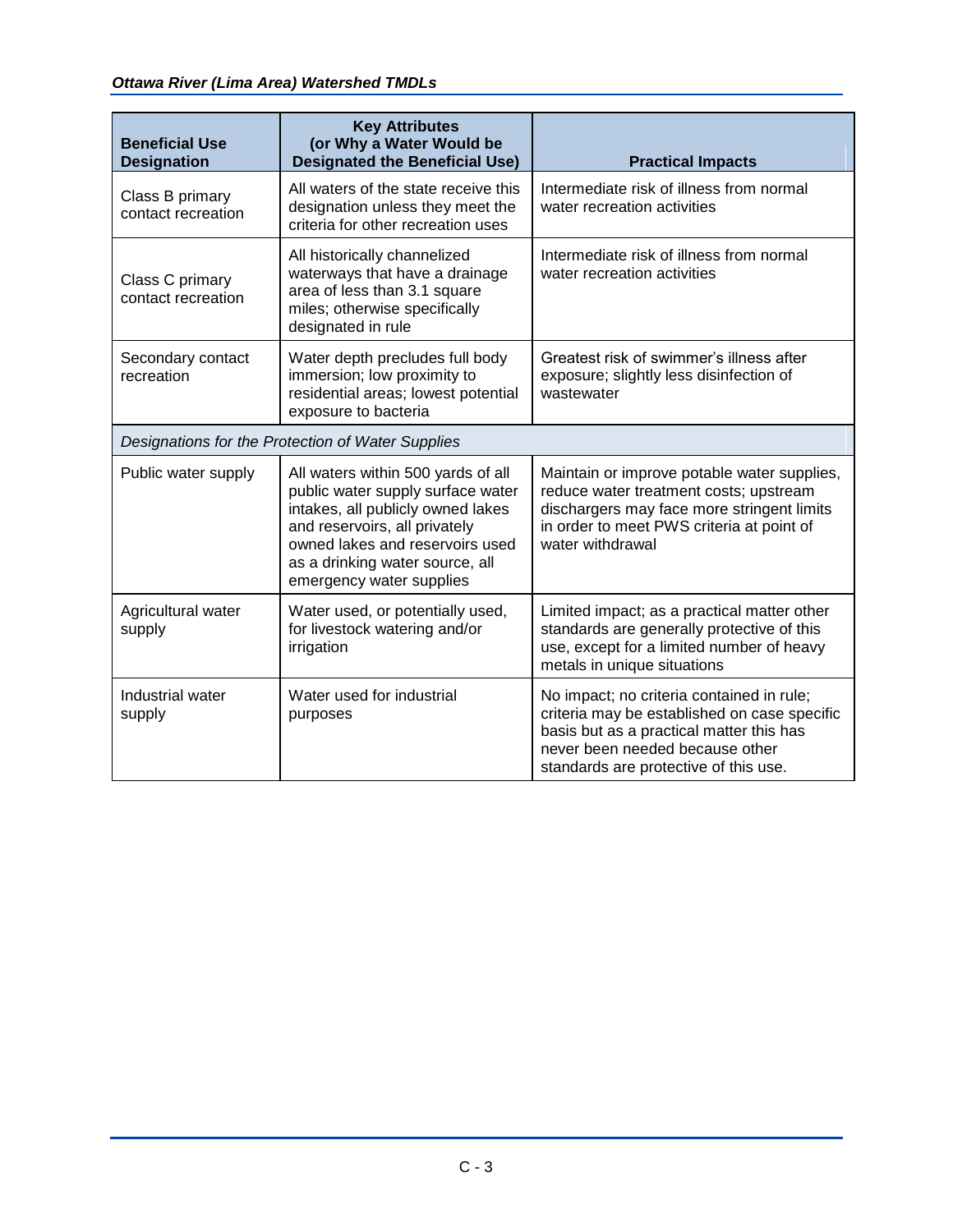

**Figure C-1. Distribution of aquatic life use designations applied to Ohio water bodies.**

## **C3 Water Quality Criteria**

Water quality criteria are developed to define and protect a level of water quality that will sustain a water body's designated uses. When a violation of the criteria is observed, the designated use is not being met. Designated uses often have several different criteria established for their protection such as concentration limits for several different metal and organic compounds. Aquatic life uses are evaluated using three criteria based on biological indices. Use attainment decisions are predicated on the results of each of these metrics when the scores are available. A violation of some but not all of the biological criteria results in **partial attainment** of the use, while a violation of all of the biological criteria places the water body in a **nonattainment** category. When all of the applicable water quality biological criteria are met the water body is in **full attainment** of its use.

Ohio's water quality criteria are expressed both numerically and narratively. Numeric criteria are estimations of concentrations of chemicals and degree of aquatic life toxicity allowable in a water body without adversely impacting its beneficial uses. Although numeric criteria are applied to water bodies, they primarily are used to regulate dischargers through NPDES permits. The criteria are used to calculate how much of each pollutant is allowed in waste water. Table C-2 highlights the criteria established to protect recreation uses and Table C-3 displays the biological criteria to protect aquatic life uses.

Narrative "free froms," located in [rule 3745-1-04](http://www.epa.state.oh.us/dsw/rules/01-04.pdf) of the OAC, are general water quality criteria that apply to all surface waters. These criteria state that all waters shall be free from sludge, floating debris, oil and scum, color and odor producing materials, substances that are harmful to human, animal or aquatic life, and nutrients in concentrations that may cause algal blooms. Much of Ohio EPA's present strategy regarding water quality based permitting is based upon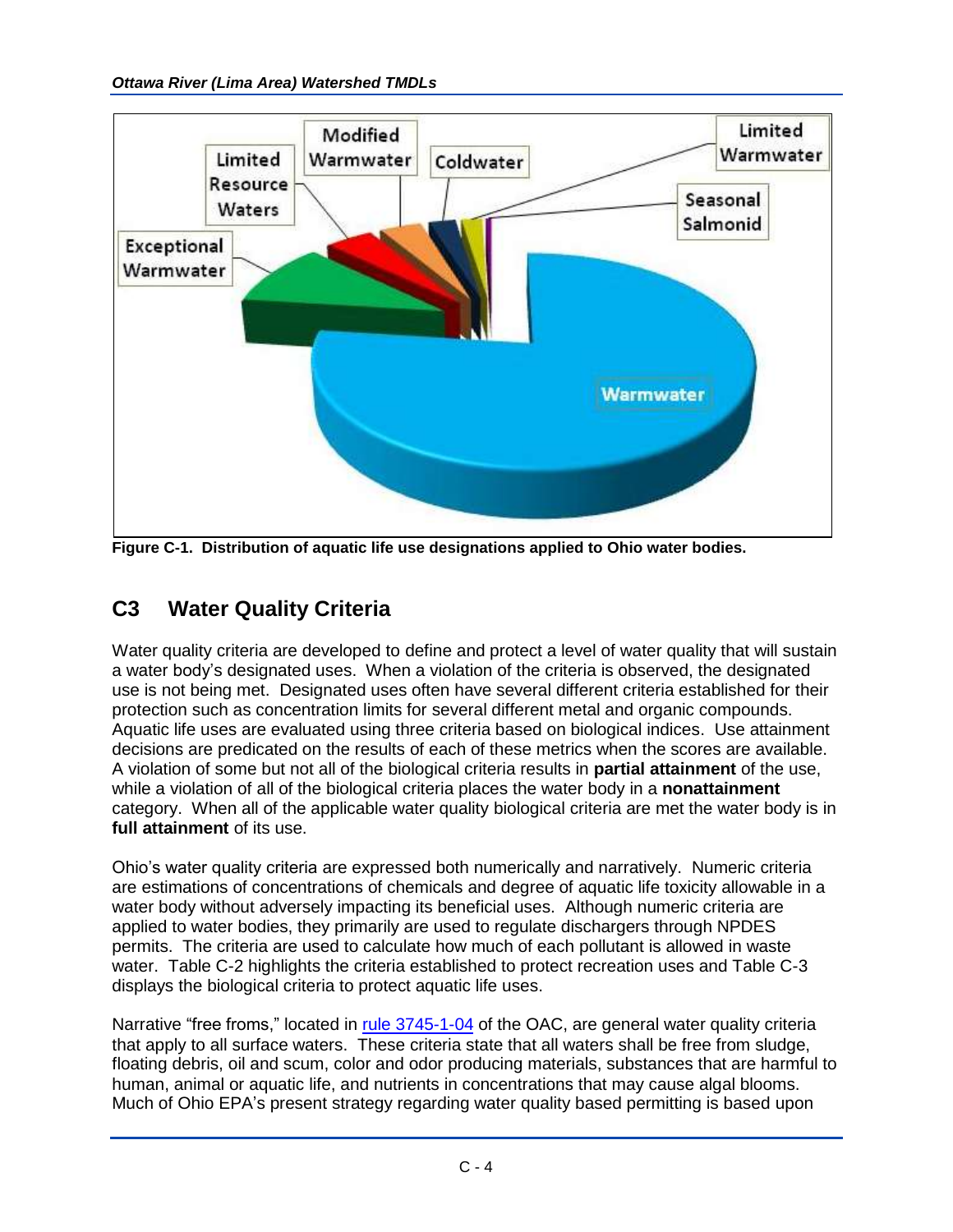the narrative free from, "no toxics in toxic amounts." Ohio EPA developed its strategy based on an evaluation of the potential for significant toxic impacts within the receiving waters. Very important components of this evaluation are the biological survey program and the biological criteria used to judge aquatic life use attainment.

### **C3.1 Recreation Criteria**

Water bodies are held to recreation use criteria only during time of the year when people are most likely to be engaging in water activities such as swimming, wading, or boating. This recreation season has been defined as starting on May first and ending on October thirty-first.

Criteria are established to protect against disease causing organisms that may be ingested or introduced to the eyes, skin or other body parts during water recreation. The criteria are set for maximum concentrations of bacteria associated with human or animal wastes which serve as surrogates for a wide array of disease causing organisms that are much more difficult to detect due to their relatively low concentrations in the environment and the variety of methods needed to correctly identify them. Table C-2 displays the criteria for the various recreation use designations (from Table 7-13 of OAC 3745-1-07).

|                                                                                                                                                    | E. coli (colony forming units per 100 ml) |                                    |  |
|----------------------------------------------------------------------------------------------------------------------------------------------------|-------------------------------------------|------------------------------------|--|
| <b>Recreation Use</b>                                                                                                                              | <b>Seasonal Geometric Mean</b>            | Single Sample Maximum <sup>1</sup> |  |
| Bathing water                                                                                                                                      | 126                                       | $235^a$                            |  |
| Class A primary contact recreation                                                                                                                 | 126                                       | 298                                |  |
| Class B primary contact recreation                                                                                                                 | 161                                       | 523                                |  |
| Class C primary contact recreation                                                                                                                 | 206                                       | 940                                |  |
| Secondary contact recreation<br>Expant as noted in footpate a those exiteria aboll not be expanded in more than ten per cent of the complex tolcon | 1030                                      | 1030                               |  |

|       | Table C-2. Water quality criteria established for recreation uses within water bodies throughout |
|-------|--------------------------------------------------------------------------------------------------|
| Ohio. |                                                                                                  |

Except as noted in footnote *a*, these criteria shall not be exceeded in more than ten per cent of the samples taken during any thirty-day period.

a This criterion shall be used for the issuance of beach and bathing water advisories.

Water bodies with a designated recreation use of PCR "...are suitable for one or more full-body contact recreation activities such as, but not limited to, wading, swimming, boating, water skiing, canoeing, kayaking, and scuba diving" [OAC 3745-1-07 (B)(4)(b)]. There are three classes of PCR use to reflect differences in the potential frequency and intensity of use. Streams designated PCR class A support, or potentially support, frequent primary contact recreation activities. Streams designated PCR class B support, or potentially support, occasional primary contact recreation activities. Streams designated as PCR class C support, or potentially support, infrequent primary contact recreation activities. Streams designated as SCR use are rarely used for water-based recreation.

### **C3.2 Aquatic Life Biocriteria**

Ohio uses biocriteria to determine if aquatic life uses are being met. Biological criteria are based on aquatic community characteristics that are measured both structurally and functionally. The biocriteria use three multi-metric indices that are each based on measures of the aquatic community (e.g., number of different species). The use of biocriteria is an exceptional way for determining if aquatic life uses are being met since the use is measured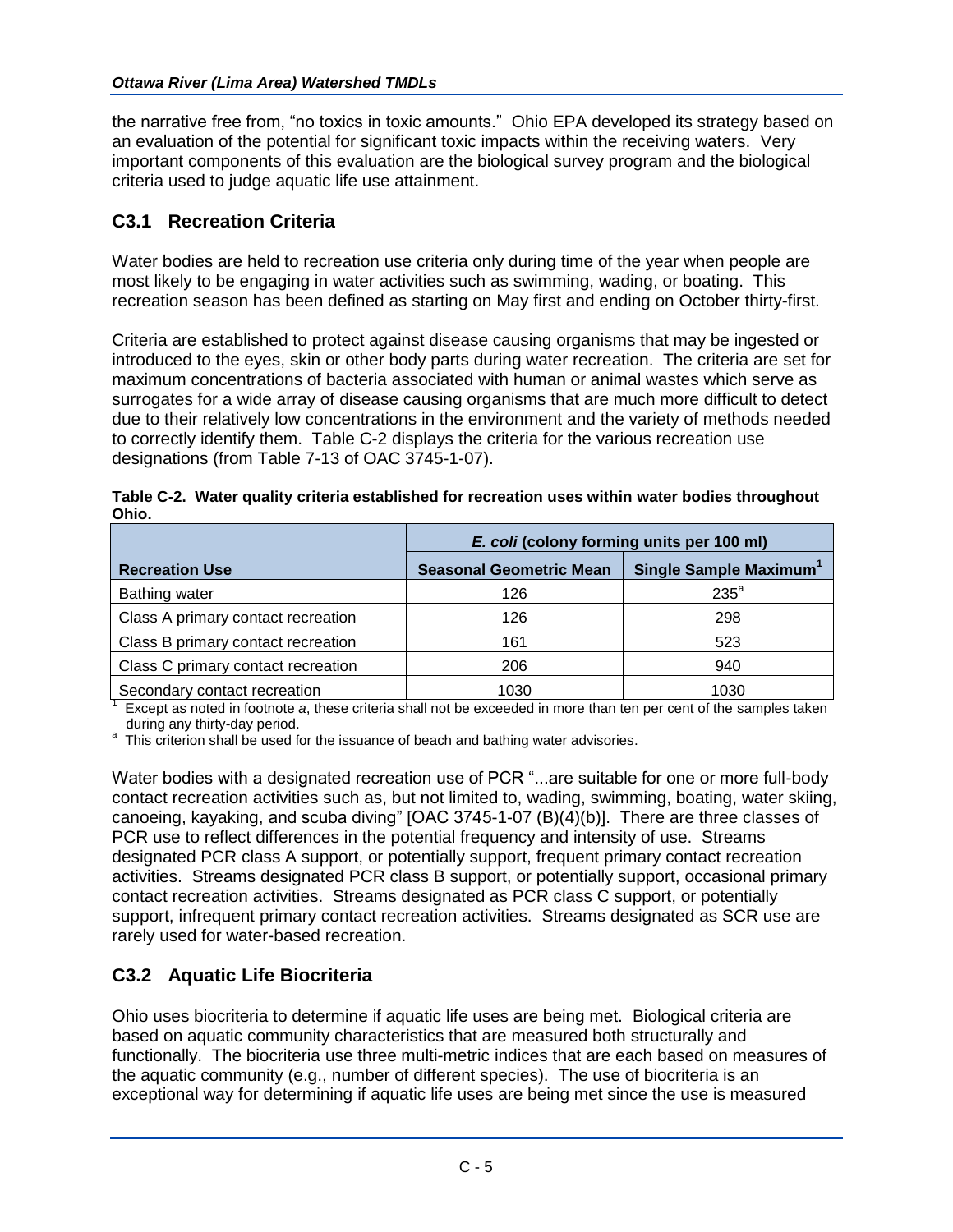#### *Ottawa River (Lima Area) Watershed TMDLs*

directly instead of using less reliable surrogate measures. Investigations into the water quality problems that lead to impaired aquatic life uses is carried out through field observations and analysis of the water quality data collected. A weight of evidence approach is taken in linking the impaired biological community to specific environmental stressors such as a pollutant or poor habitat quality.

The three multi-metric indices used by Ohio EPA are the Index of Biotic integrity (IBI), the Modified Index of well being (MIwb) and the Invertebrate Community Index (ICI). These three indices are based on species richness, trophic composition, diversity, presence of pollutiontolerant individuals or species, abundance of biomass, and the presence of diseased or abnormal organisms. The IBI and the MIwb apply to fish; the ICI applies to macroinvertebrates. Ohio EPA uses the results of sampling reference sites to set minimum criteria index scores for use designations in water quality standards. Table C-3 displays the criteria for the various aquatic life use designations in different ecoregions of the state while Figure C-2 is a map of the ecoregion boundaries in Ohio.

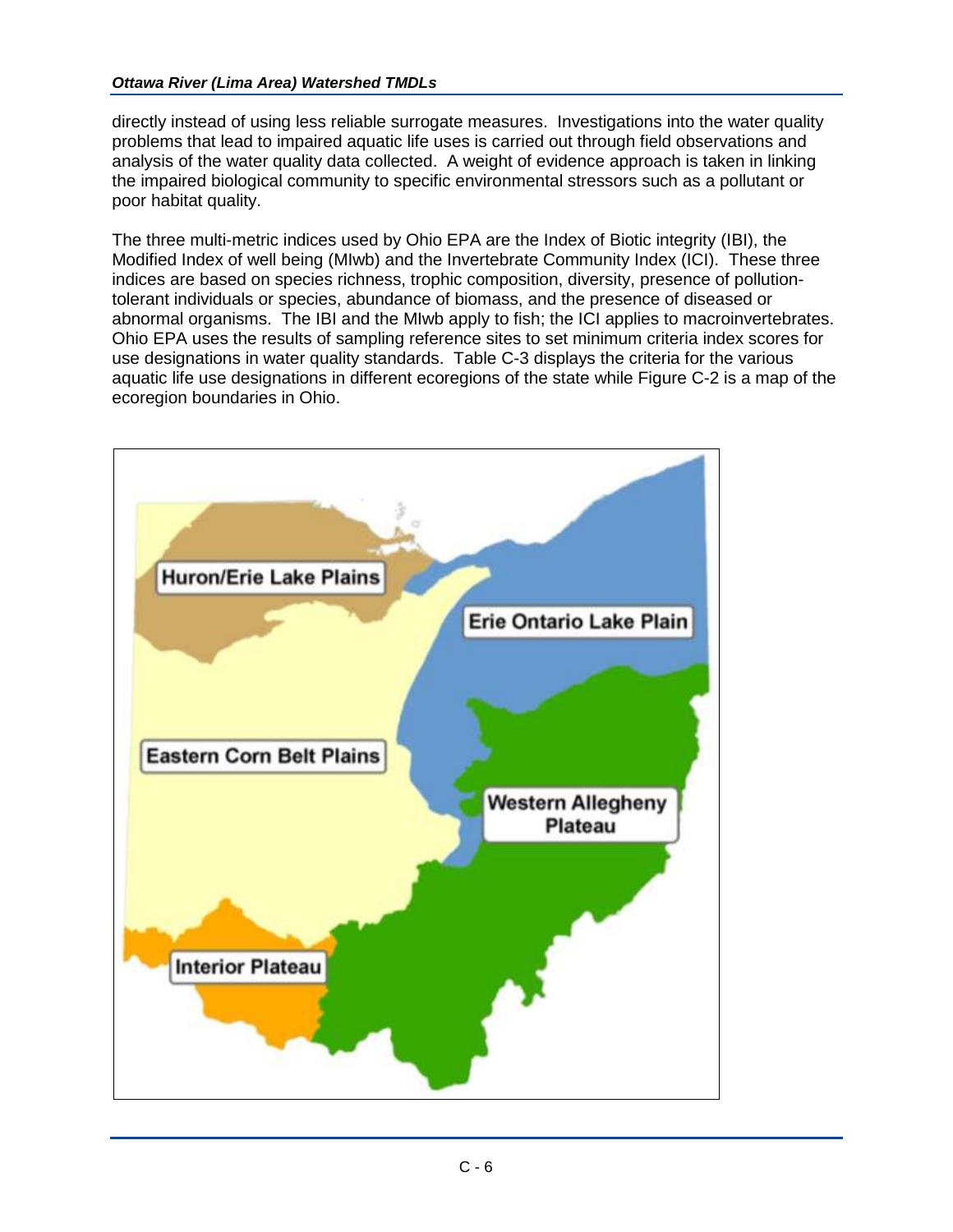#### **Figure C-2. Ecoregions of Ohio.**

**Table C-3. Biological criteria applicable to rivers and streams throughout Ohio for three aquatic life use designations.**

|  |  | Note: Criteria are established based on ecoregion and assessment method. |  |  |  |  |
|--|--|--------------------------------------------------------------------------|--|--|--|--|
|--|--|--------------------------------------------------------------------------|--|--|--|--|

|                                           | <b>Biological</b> | <b>Assessment</b> | <b>Biological Criteria for the Applicable Aquatic</b><br>Life Use Designations <sup>1</sup> |            |                  |
|-------------------------------------------|-------------------|-------------------|---------------------------------------------------------------------------------------------|------------|------------------|
| <b>Ecoregion</b>                          | <b>Index</b>      | Method $^{2, 3}$  | <b>WWH</b>                                                                                  | <b>EWH</b> | MWH <sup>4</sup> |
|                                           |                   | Headwater         | 40                                                                                          | 50         | 24               |
| <b>Eastern</b>                            | <b>IBI</b>        | Wading            | 40                                                                                          | 50         | 24               |
| <b>Cornbelt</b>                           |                   | <b>Boat</b>       | 42                                                                                          | 48         | 24 / 30          |
| <b>Plains</b>                             | Mlwb              | Wading            | 8.3                                                                                         | 9.4        | 6.2              |
| (ECBP)                                    |                   | <b>Boat</b>       | 8.5                                                                                         | 9.6        | 5.8/6.6          |
|                                           | ICI               | All <sup>5</sup>  | 36                                                                                          | 46         | 22               |
|                                           |                   | Headwater         | 40                                                                                          | 50         | 24               |
|                                           | <b>IBI</b>        | Wading            | 38                                                                                          | 50         | 24               |
| <b>Erie-Ontario</b><br><b>Lake Plains</b> |                   | <b>Boat</b>       | 40                                                                                          | 48         | 24 / 30          |
| (EOLP)                                    | <b>Mlwb</b>       | Wading            | 7.9                                                                                         | 9.4        | 6.2              |
|                                           |                   | <b>Boat</b>       | 8.7                                                                                         | 9.6        | 5.8 / 6.6        |
|                                           | <b>ICI</b>        | All <sup>5</sup>  | 34                                                                                          | 46         | 22               |
|                                           | IBI               | Headwater         | 28                                                                                          | 50         | 20               |
|                                           |                   | Wading            | 32                                                                                          | 50         | 22               |
| <b>Huron-Erie</b><br><b>Lake Plains</b>   |                   | <b>Boat</b>       | 34                                                                                          | 48         | 20/22            |
| (HELP)                                    | <b>Mlwb</b>       | Wading            | 7.3                                                                                         | 9.4        | 5.6              |
|                                           |                   | <b>Boat</b>       | 8.6                                                                                         | 9.6        | 5.7/5.7          |
|                                           | ICI               | All <sup>5</sup>  | 34                                                                                          | 46         | 22               |
|                                           |                   | Headwater         | 40                                                                                          | 50         | 24               |
|                                           | <b>IBI</b>        | Wading            | 40                                                                                          | 50         | 24               |
| <b>Interior</b>                           |                   | <b>Boat</b>       | 38                                                                                          | 48         | 24 / 30          |
| Plateau (IP)                              | <b>Mlwb</b>       | Wading            | 8.1                                                                                         | 9.4        | 6.2              |
|                                           |                   | <b>Boat</b>       | 8.7                                                                                         | 9.6        | 5.8/6.6          |
|                                           | ICI               | All <sup>5</sup>  | 30                                                                                          | 46         | 22               |
|                                           |                   | Headwater         | 44                                                                                          | 50         | 24 / / 24        |
| Western                                   | <b>IBI</b>        | Wading            | 44                                                                                          | 50         | 24 / / 24        |
| Allegheny                                 |                   | <b>Boat</b>       | 40                                                                                          | 48         | 24 / 30 / 24     |
| Plateau<br>(WAP)                          | <b>MIwb</b>       | Wading            | 8.4                                                                                         | 9.4        | 6.2 / / 5.5      |
|                                           |                   | <b>Boat</b>       | 8.6                                                                                         | 9.6        | 5.8 / 6.6 / 5.4  |
|                                           | ICI               | All <sup>5</sup>  | 36                                                                                          | 46         | $22$ / / 30      |

1 Coldwater habitats (CWH), limited warmwater habitat (LWH), resource waters (LRW) and seasonal salmonid habitat (SSH) do not have associated biological criteria.

 $2$  The assessment method used at a site is determined by its drainage area (DA) according to the following: Headwater: DA ≤ 20 mi<sup>2</sup>; wading: DA > 20 mi<sup>2</sup> and ≤ 500 mi<sup>2</sup>; boat: DA > 500 mi<sup>2</sup><br><sup>3</sup> Mlwb not applicable to drainage areas less than 20 mi<sup>2</sup>.

4 Biocriteria depend on type of MWH. MWH-C (due to channelization) is listed first, MWH-I (due to impoundment) is listed second, and MWH-A (mine affected) is listed third (only applicable in the WAP).

<sup>5</sup> Limited to sites with appropriate conditions for artificial substrate placement.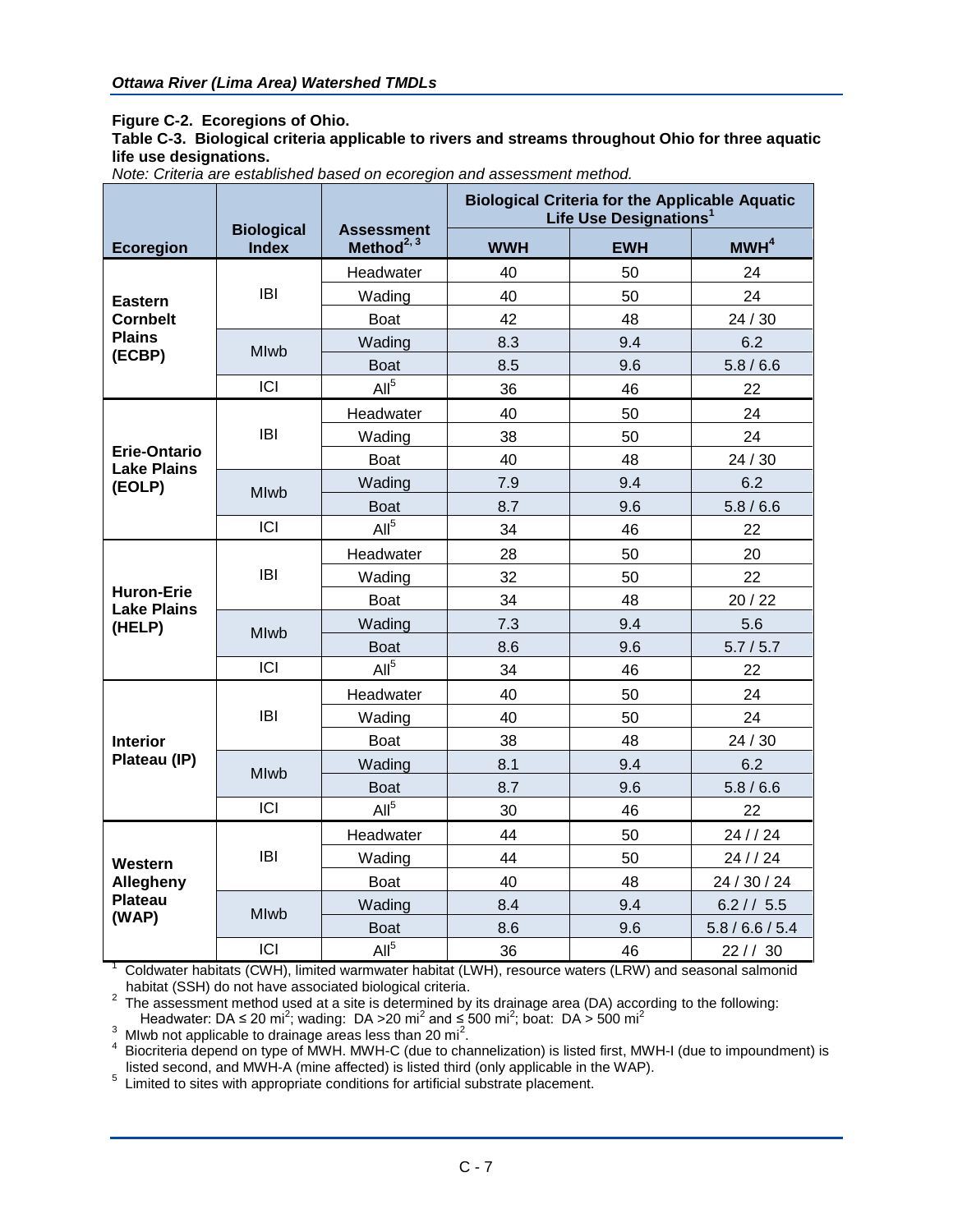### **C3.3 Public Drinking Water Supply Criteria**

The Public Drinking Water Supply (PDWS) beneficial use represents the intersection of the Clean Water Act and the Safe Drinking Water Act (SDWA). The goal is for Ohio public water systems to produce safe drinking water using only conventional treatment, resulting in reduced financial cost to communities and minimized risk to human health. Ohio applies the public drinking water supply use to all waters within 500 yards of an active public drinking water supply intake and all publically owned lakes. Ohio EPA has developed a set of water quality criteria for protection of the PDWS use and applies the criteria to water quality data collected in the raw source water.

The water quality standards for protection of the public drinking water supply use were developed with the acknowledgment that source waters undergo a certain amount of treatment and contaminant removal prior to human consumption. This baseline expectation of treatment was defined as "conventional treatment" and includes conventional filtration, coagulation, flocculation, sedimentation and disinfection. Source waters meeting these instream water quality standards could be treated with conventional processes only in order to comply with Safe Drinking Water Act (SDWA) standards for finished water. Therefore, instream standards for source water contaminants not effectively removed by conventional processes are based directly on the finished water SDWA standards.

Ohio is focusing on contaminants that pose the greatest risk to human health, impact treatment costs, and can be controlled within the watershed through source water protection efforts or existing permit programs. Initially, the focus is on nitrate, pesticides, microbial pathogens (*Cryptosporidium*) and other contaminants with established SDWA standards. Treatment options for these contaminants often exceed conventional measures and can be quite costly. Assessments in the future will be expanded as additional water quality standards are established.

### **C3.4 Human Health Criteria**

Ohio has adopted human health WQS criteria to protect the public from adverse impacts, both carcinogenic and non-carcinogenic, due to exposure via drinking water (applicable at public water supply intakes, see Section C3.3) and to exposure from the contaminated flesh of sport fish (applicable in all surface waters). Specific criteria for pollutant concentrations to protect human health are found in [rule 3745-1-33](http://www.epa.state.oh.us/portals/35/rules/01-33.pdf) and [rule 3745-1-34](http://www.epa.state.oh.us/portals/35/rules/01-34.pdf) of the OAC.

The purpose of the non-drinking water criterion is to ensure levels of a chemical in water do not bioaccumulate in fish to levels harmful to people who catch and eat the fish. Ohio measures contaminants in fish tissue and uses the data in two comparisons: (1) to determine if the human health criteria are being violated, thus identifying the water for restoration through a TMDL or other action, and (2) to determine the quantity of sport fish that may be safely consumed with the water in the current condition.

Two common contaminants in fish tissue in Ohio are polychlorinated biphenyls (PCBs) and mercury. PCBs are currently banned from use in the U.S. and are expected to decrease in streams over time. Mercury is a ubiquitous contaminant in streams throughout the U.S. and its primary source is thought to be mercury deposited from the atmosphere. Mercury as a surface water pollutant is being addressed in a variety of ways outside of the traditional TMDL process, including limits on mercury emissions from air sources, mercury take-back programs, and legislation prohibiting the sale of most mercury-containing products. Unless there are known or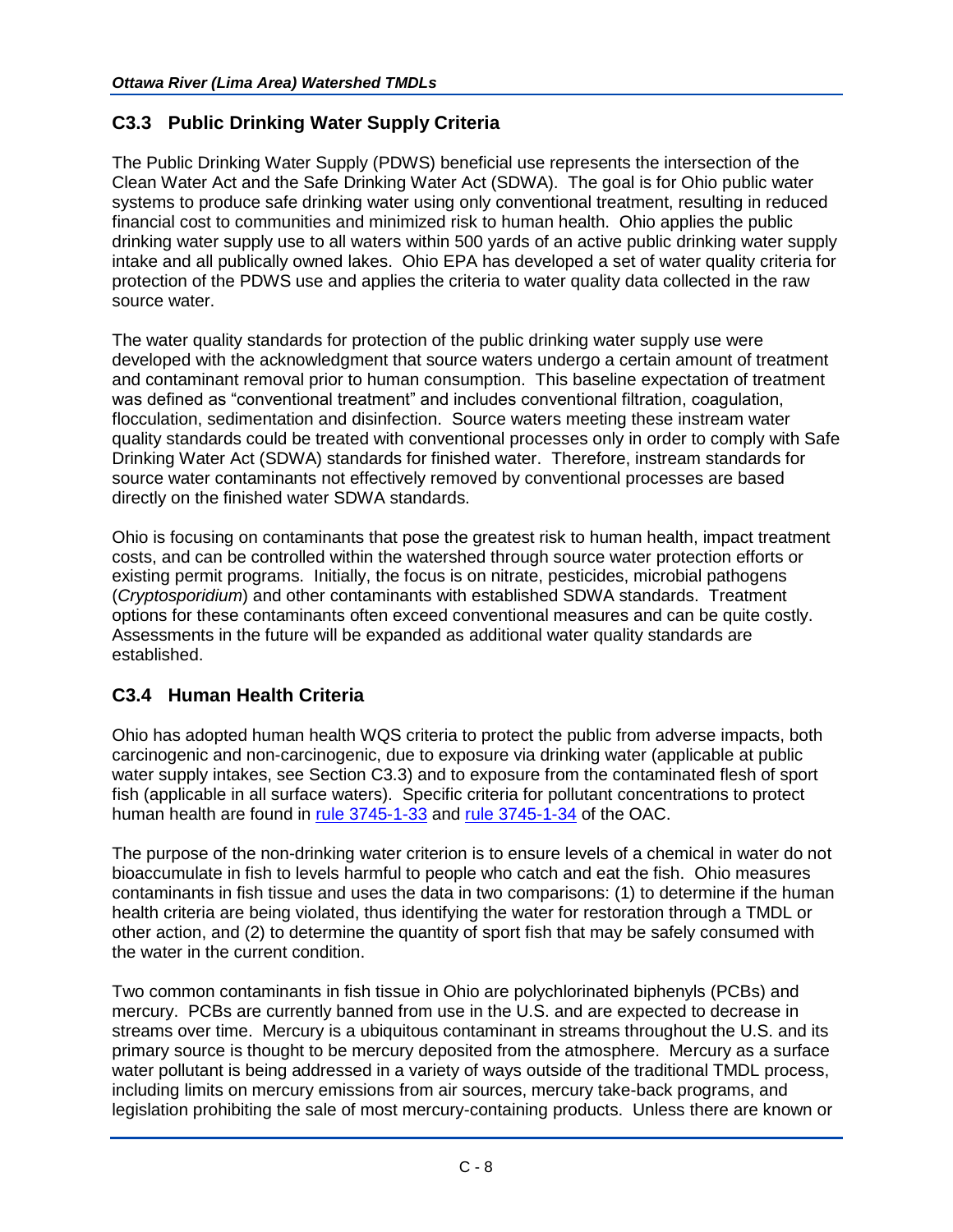suspected local surface water sources, reducing the levels of these pollutants is more effectively accomplished via general source reduction than through individual watershed TMDLs.

Information regarding fish consumption advisories can be found at: [http://www.epa.ohio.gov/dsw/fishadvisory/index.aspx.](http://www.epa.ohio.gov/dsw/fishadvisory/index.aspx)

## **C4 Antidegradation**

Antidegradation refers to provisions that must be followed before authorizing any increased activity on a water body that may result in a lowering of water quality including an increase in the discharge of a regulated pollutant, or activities that may significantly alter the physical habitat. The antidegradation rule is required by the Clean Water Act and federal regulations. Antidegradation must be a part of any state's water quality standards program. The antidegradation rule is the last of three elements required in a water quality standards program. The antidegradation rule must protect the existing use of the water body and allow a lowering of water quality only when it is necessary to support important social and economic development. Simply put, the antidegradation rule establishes a procedure to determine that a discharge is necessary before authorizing it.

The state's antidegradation rule establishes procedures and requirements to ensure that the concepts outlined by the federal regulations are met. These requirements include public participation activities, intergovernmental coordination, a determination of important social and economic development, an alternatives analysis and greater protection for exceptional quality streams. Table C-4 lists Ohio's antidegradation categories, key attributes of that category, and the associated practical impacts regarding activities involving that water resource.